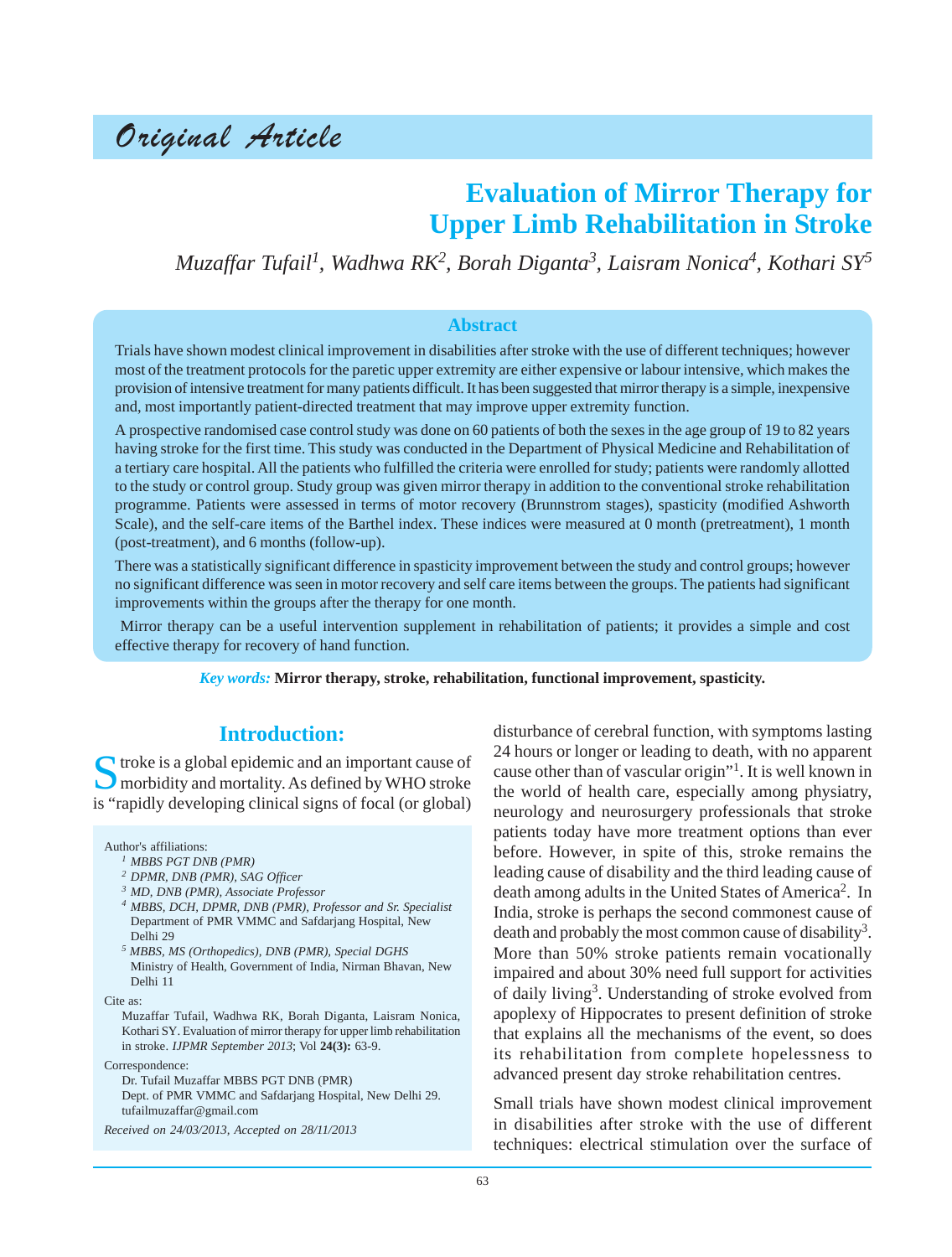muscles to contract them for simple movements<sup>4</sup>, intense practice with electromechanical devices that assist in reaching or stepping<sup>5</sup>, non-invasive stimulation of the peripheral nerve or direct stimulation of the motor cortex to augment cortical plasticity and learning during arm therapies<sup>6,7</sup>, pharmacotherapy with agonists of dopamine, acetylcholine, and serotonin, which may modulate neurotransmission and learning<sup>8</sup> and the use of mental imagery of an action<sup>9</sup>.

However most of the treatment protocols for the paretic upper extremity are either expensive or labour intensive and require manual interaction by the therapists for several weeks, which makes the provision of intensive treatment for many patients difficult. It has been suggested that mirror therapy is a simple, inexpensive and, most importantly, patient-directed treatment that may improve upper extremity function. Since few studies have investigated mirror therapy for patients with stroke, there is no agreement on aspects such as optimal patient selection or duration and intensity of training of this new therapeutic approach. Incorporating mirror therapy into the conventional programme at the early stages of treatment and applying it for a long period might be even more beneficial for improving hand function.

A potential limitation of previous studies was generalisability of the results. Inclusion criteria were based only on the population of subacute stroke inpatients (all within 12 months post stroke) after first stroke without severe cognitive function. In our study patients were taken three months post stroke including subacute stroke (3 to 12 months post stroke) and chronic stroke (>12 months post stroke).

The mirror provides patients with visual input. The mirror reflection of the moving good arm looks like the affected arm moving correctly and perhaps substitutes for the often decreased or absent proprioceptive input. Use of the mirror may also help recruit the premotor cortex to help with motor rehabilitation $10$ . The premotor cortex has a number of features suggesting it might possibly be a link from the visual image in the mirror to motor rehabilitation following stroke. Premotor cortex has significant contributions to the descending corticospinal tracts, more bilateral control of movement than the motor cortex itself and intimate connections with visual input. On a number of neurological and psychological levels, mirror therapy may help to reverse elements of learned disuse of the affected  $limb<sup>11</sup>$ .

Mirror therapy has been seen to provide encouraging results in treatment of hemiparesis<sup>11-14</sup>. It seems likely that this illusion enhances activation of the premotor and motor cortex in a similar way to action observation or motor imagery. This effect can be explained by the activation of so-called mirror-neuron system. Mirror neurons are neurons that fire when the subject performs a movement, but also during observation of the same movement by someone else, and they seem to play a central role in the process of motor (re-)learning by action  $observation<sup>12</sup>$ .

## **Materials and Methods:**

This study was a prospective randomised case control study. This study was conducted in Department of Physical Medicine and Rehabilitation, VMMC and Safdarjang Hospital, New Delhi. All the patients of stroke with hemiparesis were examined and screened according to the inclusion and exclusion criteria. Seventy patients who fulfilled the criteria were enrolled in the study after taking an informed consent. Patients were randomly allotted to study or control group using numbers generated from research randomiser. Study group was given mirror therapy (Figs  $1 \& 2$ ) in addition to the conventional stroke rehabilitation programme. The conventional programme was patient-specific and consisted of neuro developmental facilitation techniques, stretching and strengthening exercises, ADL training in occupational therapy and speech therapy (if needed). During the mirror practices (Figs 3-6), patients were seated close to a table on which a mirror  $(30.5 \times 30.5 \text{cm})$ was placed vertically. The involved hand was placed



**Fig 1-** *Hand at the Beginning of Mirror Therapy* **Fig 2-** *Hand One Month after Mirror Therapy*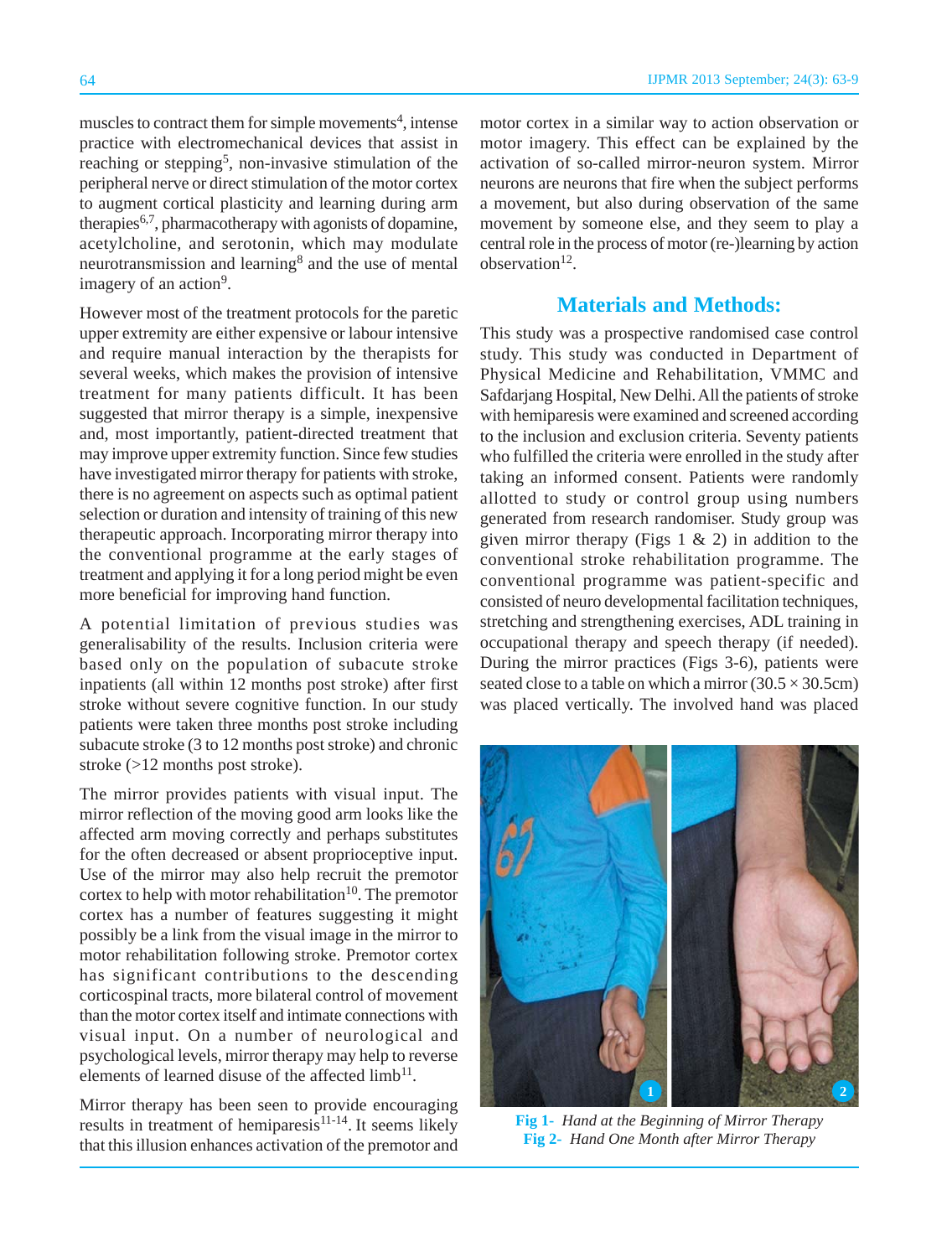

**Fig 3-** *Researcher Showing the Mirror Box,* **Fig 4-** *Researcher Showing the Hand Positioning,* **Fig 5-** *Researcher Explaining the Therapy,* **Fig 6-** *Patient Is Doing Mirror Theropy*

behind the mirror and the non-involved hand in front of the mirror. The practice consisted of non-paretic side wrist and finger flexion and extension movements and some purposeful movements. Patient looked into the mirror, watching the mirror image of non-involved hand. Patient's involved hand was hidden from sight. During the session patients were instructed to imagine the reflected image as the involved hand. Patients were also instructed to try to do the same movements with the paretic hand while they watched only the mirror image of the non-paretic hand. The control group only performed the conventional stroke rehabilitation programme and not the mirror therapy. Each patient was evaluated in terms of tools of measurement.

**Inclusion criteria:** Patient with first episode of unilateral stroke with hemiparesis, after at least 3 months post stroke, proven by computed tomography or magnetic resonance imaging and Brunnstrom score between stages I and IV for the upper extremity. Patient was able to understand and follow simple verbal instructions and has a normal hand function before the stroke. Patient was willing to participate in the study.

**The exclusion criteria:** Patients with second episode of unilateral stroke with hemiparesis, duration of less than 3 months post stroke, Brunnstrom score >IV or inability to understand and follow simple verbal instructions.

Patients with low vision or had difficulty in attending therapy sessions on daily basis.

**Tools of measurement:** Patients of both the groups were assessed in terms of motor recovery (Brunnstrom stages), spasticity (modified Ashworth Scale), and the self-care items of the Barthel index. These indices were measured at 0 month (pre-treatment), 1 month (post-treatment), and 6 months (follow-up). All patients were evaluated under same circumstances (time of the day, ambient temperature, testing position).

## **Results:**

Seventy patients qualified for the study and were randomly allocated into either study or control group. Of the total of 70 patients enrolled in the study, 60 patients completed one month of therapy and all of those who completed one month came for the third evaluation at 6 months. Study group (patients with mirror therapy) had more dropout rate during the first month compared to the control group.

Mean age of study group was 47.97±13.99 years and mean age of control group was 49.13±10.69 years, pvalue 0.73. Males were more common in both the study (83.3%) and control (76.7%) groups. Educational status of the patients varied from no education to postgraduation level in both study and control groups. Majority of patients were of poor socio-economic status, 53% and 60% in study and control groups respectively. Right and left hemiplegia were almost equally prevalent in both study and control groups. Ischaemic stroke was more common cause of stroke in both study as well as control groups. Ischaemic to haemorrhagic stroke ratio was 6:1 in both the groups.

Patients in both the groups were divided into subacute  $(3-12 \text{ months})$  or chronic stroke  $(>12 \text{ months})$ . Among the patients seen, subacute duration was more prevalent in both the groups; however in chronic groups some extremes of duration were seen resulting in wide variation. In study group 3 months was the earliest and 156 months was the longest duration of stroke, while in control group duration ranged from 3 to 120 months.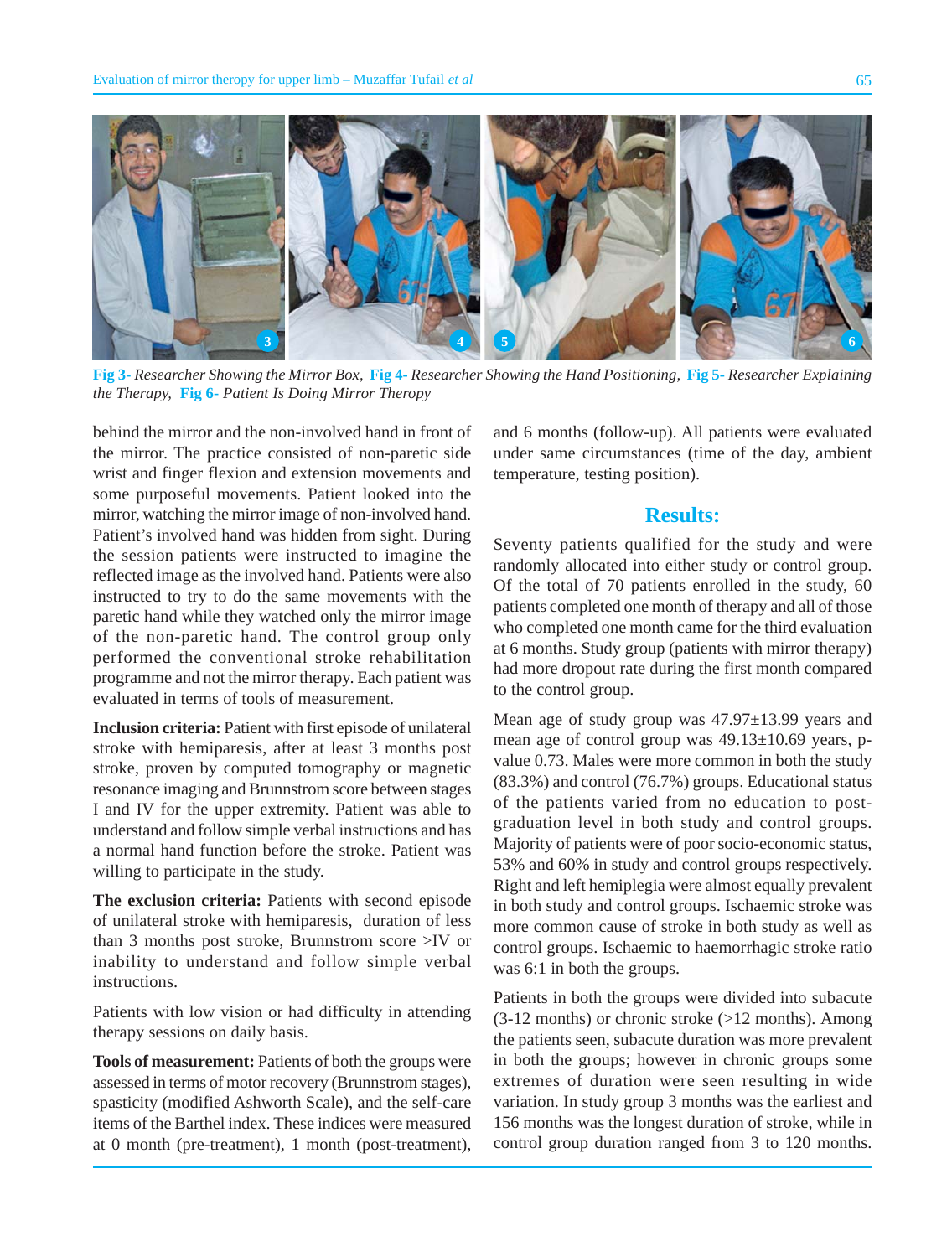The mean stroke duration was  $18.37 \pm 30.88$  months among the study group and  $22.80 \pm 35.96$  months among the control group. There was no significant difference between the two groups as the p-value was 0.610.

#### **Brunnstrom score (Table 1 & Fig 7)**

At the beginning of the study, Brunnstrom scores of study group and control group were  $2.8 \pm 0.805$  and  $2.8 \pm 0.847$ respectively, p-value 1 on independent t test. After one month of mirror therapy and exercise programme, mean of study group increased to  $3.30 \pm 1.088$  while that of control group increased to  $3.23 \pm 0.679$ ; however there was no significant difference within 95% confidence interval, p-value 0.777. Mean change increased further in study group as well as in control group, however the p-value 0.281 was still insignificant.



**Fig 7-** *Time Trend of Brunnstrom Score (n=60)*

#### **Modified Ashworth score (Table 2 & Fig 8)**

Mean MAS at the beginning of the study of study group was  $2.07 \pm 0.983$  and control group was  $2.00 \pm 0.868$ , with no significant difference, p-value 0.782. One month after the exercise and mirror therapy there was an obvious improvement in spasticity in study group (mean MAS  $1.33 \pm 0.711$ ) compared to the control group (mean MAS  $2.33 \pm 0.802$ ). The difference between cases and controls was significant, p-value 0.000. Improvement persisted in six months follow-up in the study group, with only slight improvement of spasticity in control group.



**Fig 8-** *Time Trend Modified Ashworth Score (n=60)*

### **Barthel index (Table 2 & Fig 9)**

At the beginning of the study mean BI of study group was 27.83 and that of control group was 28.33; there was no significant difference between two groups, pvalue of 0.830. At one month post-treatment the mean BI of both study group and control group increased; however there was no significant difference between the two groups, p-value of 0.146. At third assessment the BI had improved further; study group had a mean of 35.67 while the control group had a mean of 32.67 but no significant difference was found between the two groups.



**Fig 9-** *Time Trend Barthel Index (n=60)*

## **Discussion:**

In our study we found that patients both in study group as well as control group had significant improvement in motor recovery of hand as measured by Brunnstrom stage (BS) one month after treatment, however no significant difference was found between the groups in 95% confidence interval (CI). The difference between the means as seen at the beginning of treatment and after one month of treatment was 0.5; 95% CI, 0.286 to 0.714 (study group) versus 0.433; 95% CI, 0.221 to 0.646 (control group) p-value 0.777. This is in contrast to Yavuzar *et al*<sup>12</sup> where the mean change scores and 95% CI of the Brunnstrom stages for the hand were mean change, 1.5; 95% CI, 1.1 to 1.9 (study group) versus mean change, 0.4; 95% CI, 0.1 to 0.8 (control group); pvalue 0.001. This difference could be explained by the fact that in our cohort we had both subacute as well as chronic stroke patients, since there was not much improvement in motor recovery as measured by BS in the chronic stroke patients. Yavuzer *et al*12 had a smaller group than our study and they had included only the subacute cases.

Modified Ashworth score (MAS) showed marked improvement in the study group compared to the control group. To start with both the groups had almost equal MAS (statistically insignificant difference p-value of 0.728); however after one month of treatment the group difference between the means was -0.667; 95% CI, -0.932 to -0.401(study group) versus 0.267; 95% CI, 0.099 to 0.435 (control group); p-value 0.000. The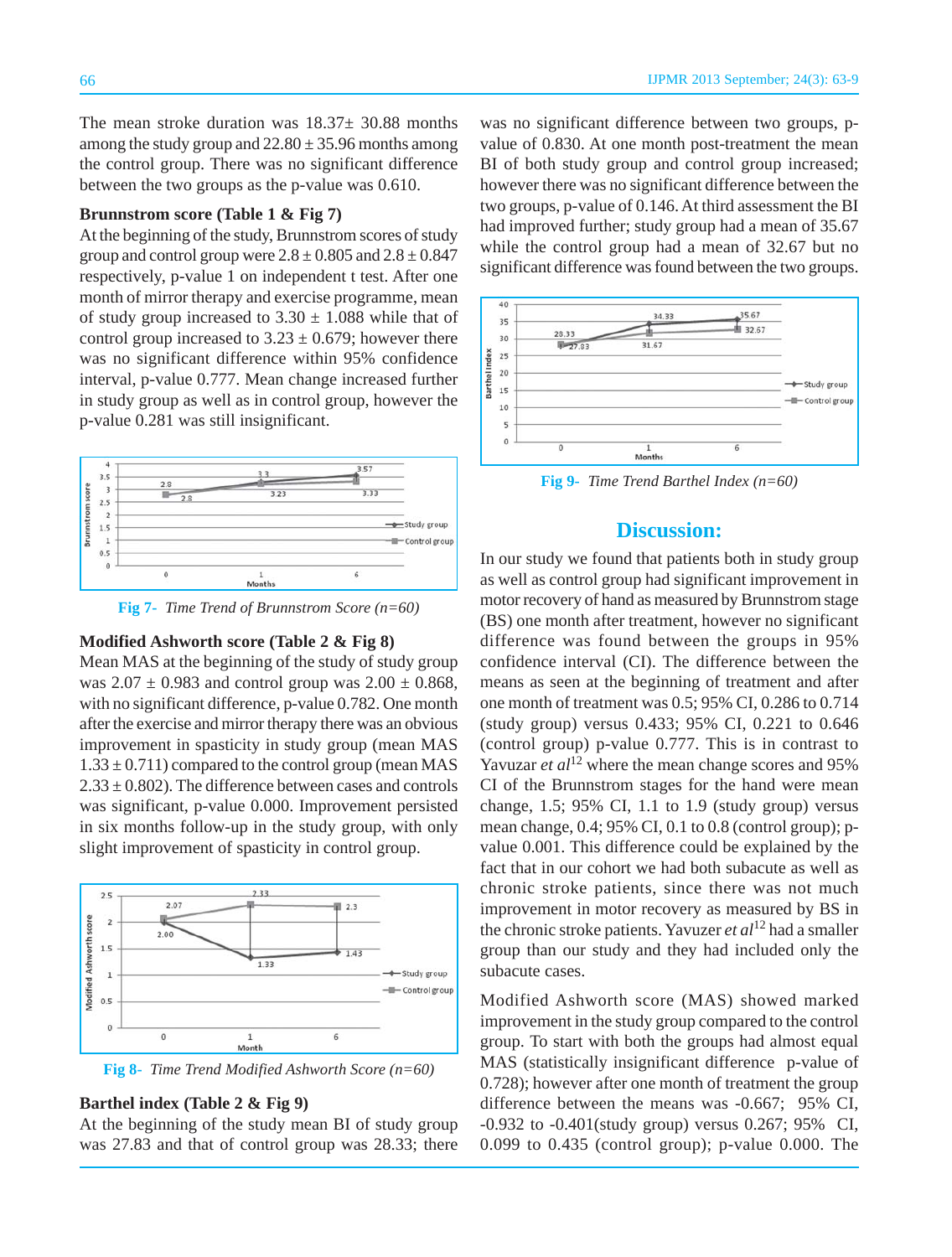|                      | Group   | No. of<br><b>Cases</b> | <b>Mean</b> | Std.<br>deviation | Std.<br>error | <b>P-value</b><br>Independent |
|----------------------|---------|------------------------|-------------|-------------------|---------------|-------------------------------|
|                      |         |                        |             |                   | mean          | t-test                        |
| Brubbstrom's score 0 | Study   | 30                     | 2.80        | 0.805             | 0.147         | 1.000                         |
|                      | Control | 30                     | 2.80        | 0.847             | 0.155         |                               |
| Brubbstrom's score 1 | Study   | 30                     | 3.30        | 1.088             | 0.199         | 0.777                         |
|                      | Control | 30                     | 3.23        | 0.679             | 0.124         |                               |
| Brubbstrom's score 6 | Study   | 30                     | 3.57        | 0.971             | 0.177         | 0.281                         |
|                      | Control | 30                     | 3.33        | 0.661             | 0.121         |                               |
| MAS <sub>0</sub>     | Study   | 30                     | 2.00        | 0.983             | 0.179         | 0.782                         |
|                      | Control | 30                     | 2.07        | 0.868             | 0.159         |                               |
| MAS <sub>1</sub>     | Study   | 30                     | 1.33        | 0.711             | 0.130         | 0.000                         |
|                      | Control | 30                     | 2.33        | 0.802             | 0.146         |                               |
| MAS <sub>6</sub>     | Study   | 30                     | 1.43        | 0.728             | 0.133         | 0.000                         |
|                      | Control | 30                     | 2.30        | 0.837             | 0.153         |                               |
| BI <sub>0</sub>      | Study   | 30                     | 27.83       | 9.798             | 1.789         | 0.830                         |
|                      | Control | 30                     | 28.33       | 8.130             | 1.484         |                               |
| BI <sub>1</sub>      | Study   | 30                     | 34.33       | 6.915             | 1.262         | 0.146                         |
|                      | Control | 30                     | 31.67       | 7.112             | 1.298         |                               |
| BI6                  | Study   | 30                     | 35.67       | 5.979             | 1.092         | 0.087                         |
|                      | Control | 30                     | 32.67       | 7.279             | 1.329         |                               |

**Table 1:** *Independent T Test Results (n=60)*

difference decreased at follow-up; however there was still a statistically significant difference p=0.000. This is in contrast to Yavuzer *et al*12 who had (mean change, 0.3; 95% CI, 0.0 to 0.6 versus mean change, 0.3; 95% CI, 0.1 to 0.6;  $p=0.904$ ). Spasticity is defined as velocity dependent resistance to stretch. In upper motor neuron lesions such as stroke, the stretch reflex is exaggerated due to loss of supraspinal control; however, mirror provides feedback that excites an alternative pathway that suppresses the excessive contraction of the muscles, ultimately leading to reduction of spasticity $11$ .

Functional status as measured by BI in both the study group and the control group had significant recovery one month post-treatment and continued to have recovery at six months follow-up. However, the two groups did not show statistically significant difference in gains of functional outcome on hand function outcomes of Barthel index. Study group had a mean difference one month post-treatment of 6.500; 95% CI, 4.791 to 8.209 versus control group 3.333; 95% CI, 2.006 to 4.661; p-value 0.146. Yavuzer *et al*12 had a significant improvement in FIM scores in the study group compared with the control group. FIM self-care score (mean change, 8.3; 95% CI, 6.5 to 10.1 versus mean change, 1.8; 95% CI, 0.3 to 3.2;

p-value 0.001) showed significantly more improvement at follow-up in the mirror group compared with the control group. In our study, though patients felt significant improvements subjectively in many subtle activities of daily living while using the affected side (like opening door knob, applying soap, applying oil on hair, decreased time for clothing and unclothing, locking unlocking, better arm swing and transfers), due to lack of these measurements in BI and most other scales, these changes cannot be quantified objectively.

The neural mechanisms underlying the efficacy of mirror therapy are not clear, but the resulting improvement in motor function is an instantiation of usedependent neural plasticity, which has been demonstrated in the form of expansion of topographic maps in a variety of situations.

It is well known that patients with sensory loss are among the most difficult to rehabilitate. Rehabilitative interventions focus largely on the motor system. Patients with impaired somatic sensation may constitute the most appropriate group for mirror therapy because of their dependence on visual input. Sathian *et al*14 found patients with predominantly motor deficits did not benefit during testing with the mirror at their initial visit.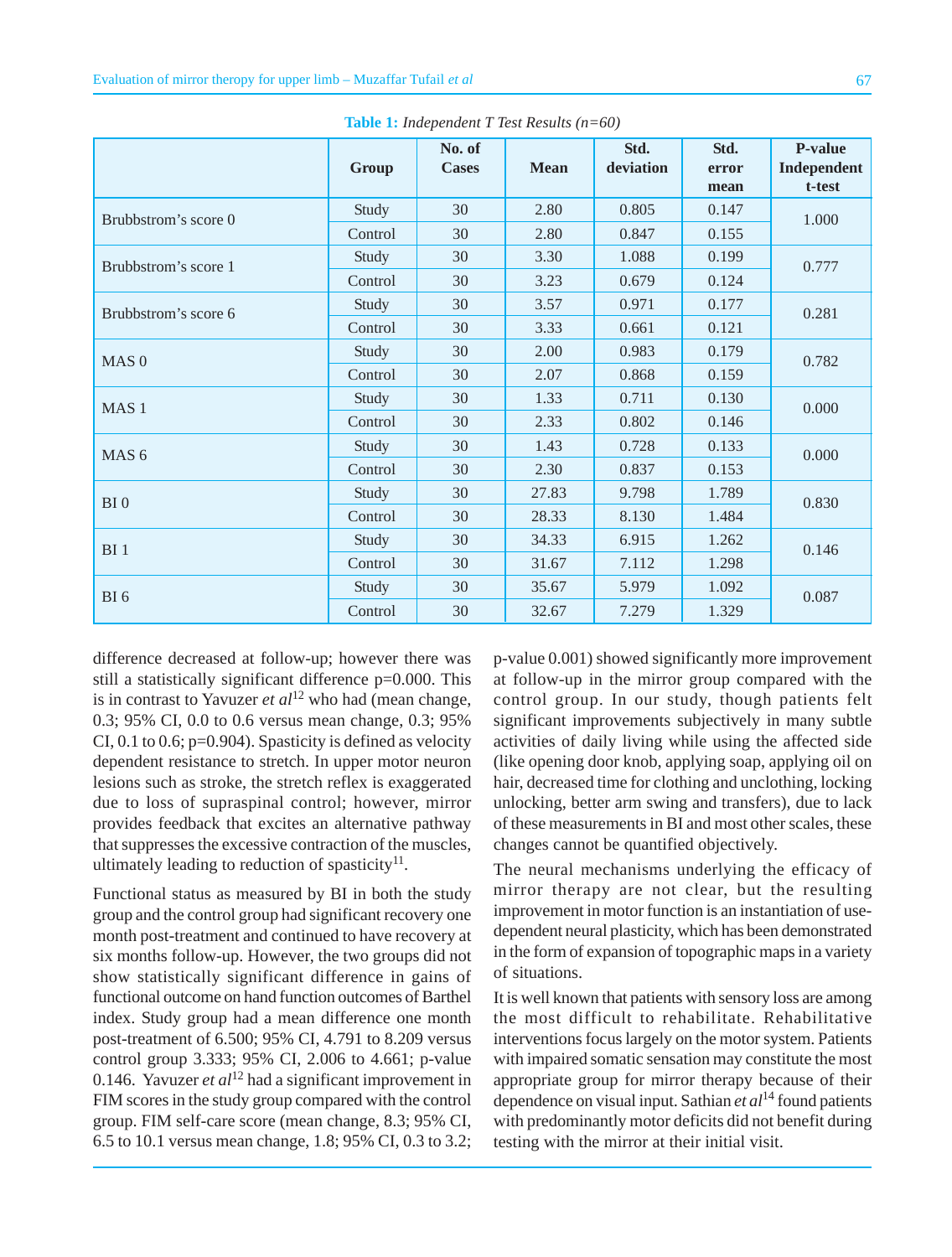| Mirror therapy advantages                                                                                                                                                                                                                    | Mirror therapy disadvantages                                                                                                                                                               |  |  |  |
|----------------------------------------------------------------------------------------------------------------------------------------------------------------------------------------------------------------------------------------------|--------------------------------------------------------------------------------------------------------------------------------------------------------------------------------------------|--|--|--|
| Mirror therapy is cheap and it is easy to make the mirror<br>box.                                                                                                                                                                            | It is difficult to explain the patients how the mirror therapy<br>is going to work and its mechanism of action.                                                                            |  |  |  |
| We can treat many patients at a time.                                                                                                                                                                                                        | Optimal dose and set of exercises is not yet established.                                                                                                                                  |  |  |  |
| It is convenient to do even at home and does not need<br>rehabilitation set up.                                                                                                                                                              | Patient needs repeated motivation for compliance and cueing<br>during the sessions to concentrate on the mirror.                                                                           |  |  |  |
| During treatment patients get a better feeling to see the mirror<br>image, something like an Avatar hand.                                                                                                                                    | It is sometimes boring for the patient to sit in front of the<br>mirror with limited choice of activities.                                                                                 |  |  |  |
| Three patients had relief of CRPS symptoms while on mirror<br>therapy.                                                                                                                                                                       | Mirror therapy gives good visual feedback, however in<br>patients with good hand sensation they do not get as much<br>correction of mismatch as do patients with poor sensory<br>feedback. |  |  |  |
| All the patients in the mirror group had a drastic change in<br>the hand spasticity after one month of mirror therapy; the<br>tone reduction was maintained at six months follow-up.                                                         | It causes cyber sickness like illness in few patients with<br>headache and rise in blood pressure.                                                                                         |  |  |  |
| It is easily administered even to patients with limited mobility,<br>not able to participate in other exercise programmes and even<br>in patients with no hand function unlike CIMT that requires<br>some preserved hand and wrist movement. | Mirror therapy needs good higher mental function for<br>appreciation and understanding of the method.                                                                                      |  |  |  |
| When patient is asked to see the mirror image, the patient is<br>exploring the contralateral side of the lesion which is the<br>problem seen in hemispatial neglect, theoretically it should<br>help in hemineglect.                         | Mirror therapy may theoretically increase learned non-use<br>by seeing the mirror image of hand that is working well.                                                                      |  |  |  |
| Mirror therapy does not pose any major risk to the patient<br>and therapy can be terminated as soon as the patient gets<br>fatigued.                                                                                                         | Mirror therapy cannot provide increasingly challenging tasks<br>to improve a skill and task performance.                                                                                   |  |  |  |

**Table 2:** *Advantages and Disadvantages of Mirror Theropy*

This could be the possible explanation of our findings because only a few patients in our study had somatosensory loss, resulting in lower difference in gains of the functional outcome between the study group and control group.

Mirror neurons are bimodal visuomotor neurons that are active during action observation, mental stimulation (imagery), and action execution. For example, it has been shown that passive observation of an action facilitates M1 excitability of the muscles used in that specific action. Mirror neurons are now generally understood to be the system underlying the learning of new skills by visual inspection of the skill $^{12}$ .

In addition to previously reported "observation with intent to initiate" or "stimulation through simulation" mechanisms based on increased visual or mental imagery feedback, another possible mechanism for the effectiveness of the mirror therapy might be bilateral arm training. In the study by Yavuzer *et al*12 they directed the patients to move the paretic hand as much as they could while moving the non-paretic hand and watching the image in the mirror in a bilateral training approach. However in our study when patient tried to do bimanual movement with mirror they had a curiosity to see the paretic arm hidden behind the mirror and needed repeated cueing to direct their attention on the reflected image rather than on the paretic arm.

## **Conclusion:**

In Indian scenario where affording the latest technological aid like robots, computer based virtual realities or functional electrical stimulation is not possible by most of the patients, mirror therapy provides a simple and cost effective addition towards the rehabilitation. Mirror therapy can be a useful intervention supplement in rehabilitation of patients if not a substitute for more advanced equipment and tools.

## **References:**

- 1. Thorvaldsen P, Asplund K, Kuulasmaa K, Rajakangas AM, Schrollet M. Stroke incidence, case fatality, and mortality: the WHO MONICA Project. *Stroke* 1995; **26:** 361-7.
- 2. Gerber CS. Stroke historical perspectives. *Crit Care Nurse* 2003; **26:** 268-75.